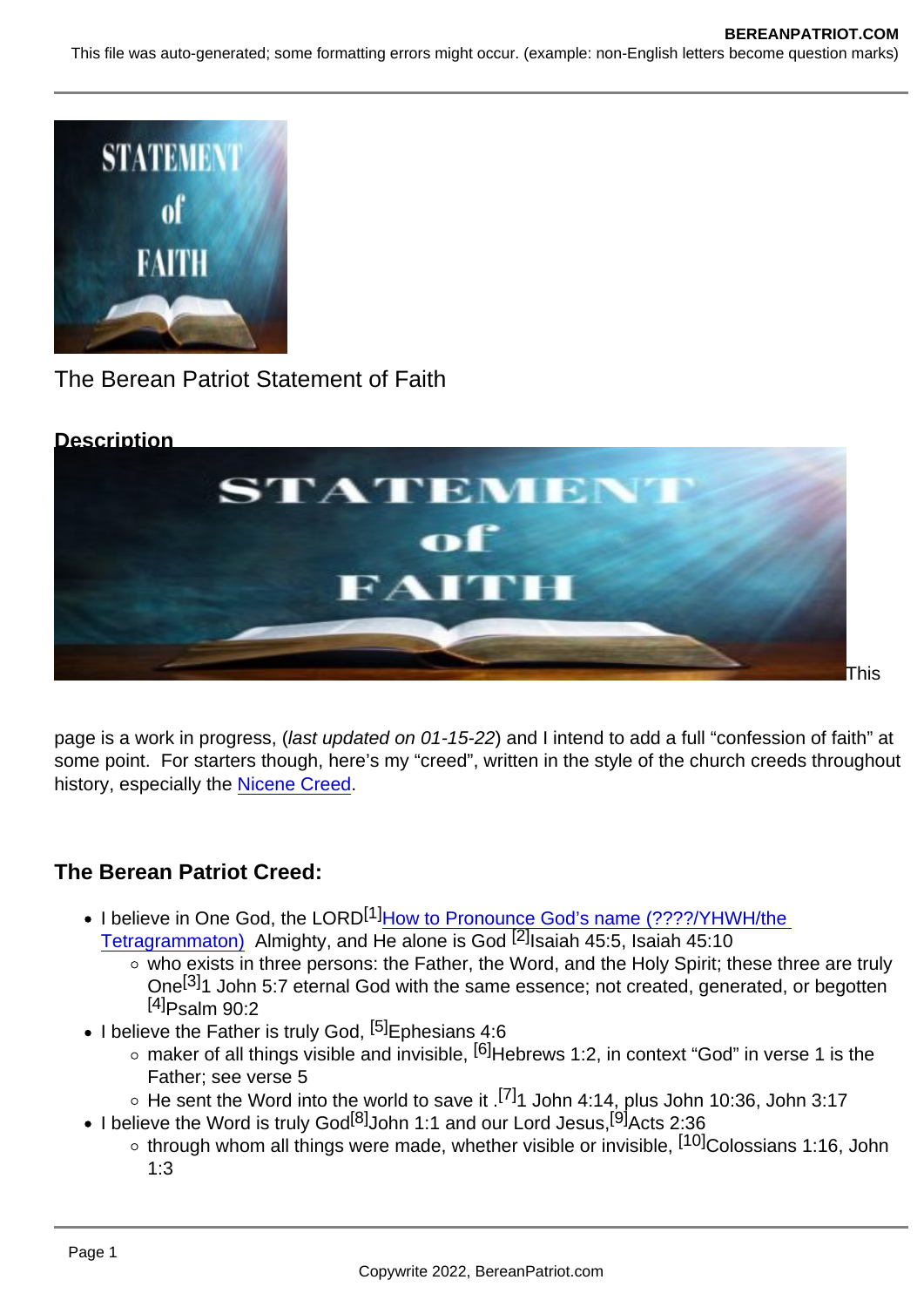This file was auto-generated; some formatting errors might occur. (example: non-English letters become question marks)

- $\circ$  He became the Son of God through the incarnation, begotten by the Father through the Holy Spirit in the Virgin Mary [11]Luke 1:35
- o He was crucified for our sake. [12] Matthew 28:5
- $\circ$  He suffered, died, and was buried,  $[13]$ 1 Corinthians 15:3
- $\circ$  The third day He rose again.  $[14]_1$  Corinthians 15:3
- $\circ$  He ascended into heaven and is seated at the right hand of the Father. [15] Acts 1:9; Hebrews 12:2
- $\circ$  He will come again in glory to judge the living and the dead, <sup>[16]</sup>Acts 1:11, Matthew 25:31-32, Revelation 20:11-13
- $\circ$  And His kingdom will never end.  $[17]$ Luke 1:33
- I believe the Holy Spirit is truly God,  $[18]$ Acts 5:3-4 (Lied to the Holy Spirit = lied to God)
	- $\circ$  He is worshiped and glorified with the Father and the Son. [19] Revelation 22:9 (see previous point; the Holy Spirit is God, and therefore should be worshiped)
- And I believe in:
	- $\circ$  The final authority of scripture  $[20]$ 2 Timothy 3:16-17
	- The forgiveness of sins through faith <sup>[21]</sup>Ephesians 2:8-9
	- The resurrection of the body <sup>[22]</sup>1 Corinthians 15:12-55
	- $\circ$  And life without end on the New Earth which is to come.  $[23]$ Revelation 21:1-4
- Amen

Note: much of this was taken or modified from the Nicene Creed. The foundation of my faith – and thus this creed – leads from complete doubt of everything to the the basic starting point that the Bible must be true.

Click here to read the philosophical/logical proofs that lead from complete doubt to ''the Bible must be true''; OR continue reading

The following is where my faith started; the foundation that led me to God, and frankly trapped me there when I wanted to fall away in my teen years. I had foundations that I couldn't deny, and thus I couldn't be intellectually honest and not be a Christian. Here are those proofs in a condensed/concentrated form, and there's a lot more detail I haven't included for space reasons.

## **Undeniable foundations: from complete doubt to the Bible must be true**

Anyone can doubt the Bible and almost everything else I believe. However, to deny the following foundations is tricky. That's because if you deny them, you will simultaneously affirm them by the very act of denying them.

You can doubt that God exists. You can doubt that everything exists including the physical world. You can doubt everything you see because the senses can be tricked. You can doubt that the senses even exist. In fact you can doubt that **everything** exists…

…except one thing.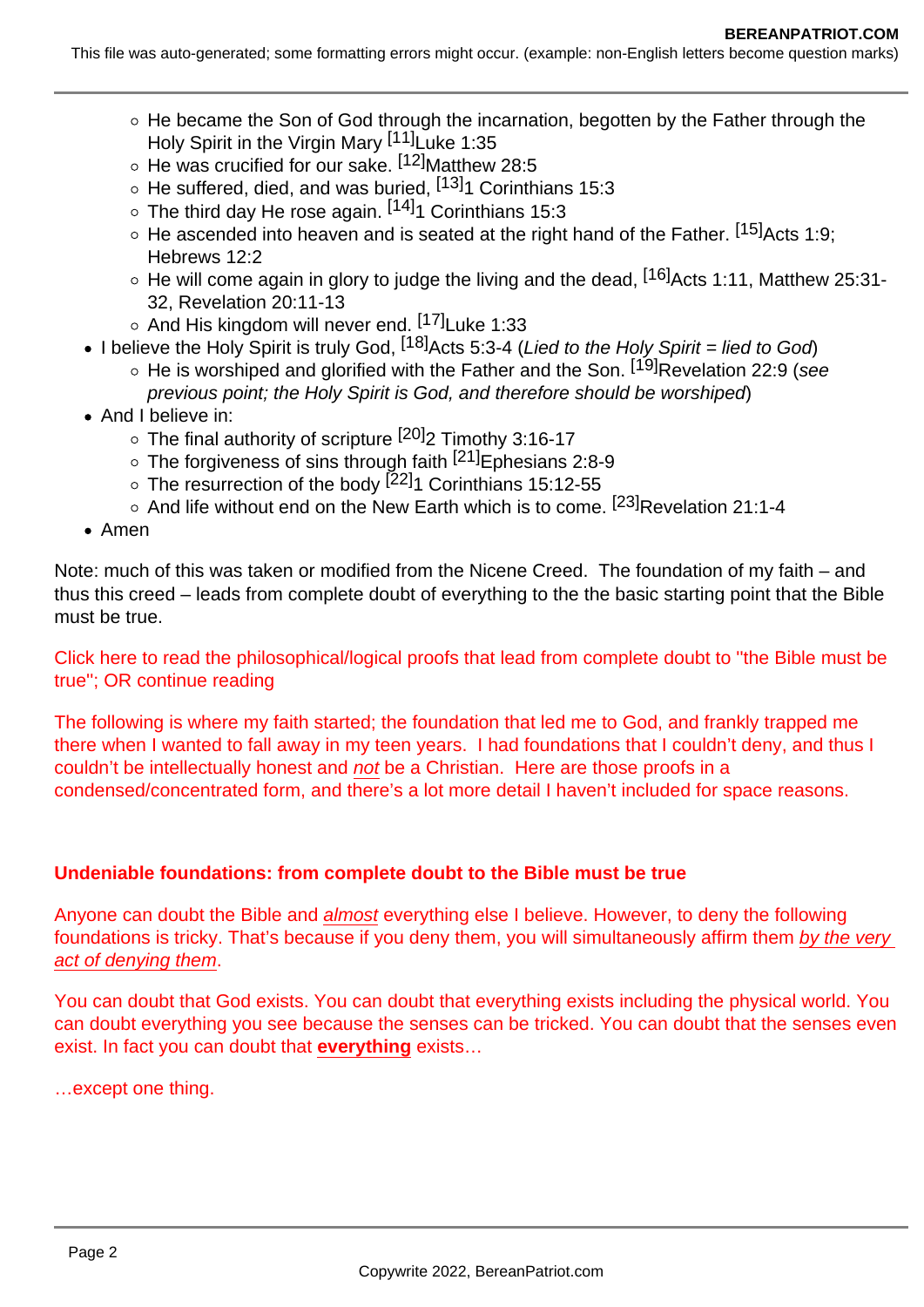## You yourself.

## **You cannot doubt that you yourself exist.**

To quote René Descartes' original Latin phrasing: "dubito, ergo cogito, ergo sum" which is translated " I doubt, therefore I think, therefore I am"). If you doubt that you yourself exist, you have affirmed your own existence, for you must first exist in order to doubt your own existence.

You might ask "is that true?" and perhaps you doubt that truth exists. But if you say "truth doesn't exist ", then I can respond "Is that true?" If you reply "yes, truth doesn't exist", you have affirmed the existence of truth by denying its existence, in effect saying "it's true that truth doesn't exist."

## **You cannot deny the existence of truth, for to deny the existence of truth is to affirm that truth exists.**

If you say "Truth might exist, but we can't know it.", then again I reply: "Is that true?", for you would claim that it is true that you can't know truth.

Being logical, these statements didn't come from your own mind. You didn't think them up. They came from something outside of yourself, therefore, something outside of yourself must exist. Since you have read these statements, it's reasonable to affirm that at least the sense of sight exists, however imperfect it is. If the sense of sight exists, then it's reasonable to think the other senses do also. Thus it must be affirmed that the senses exist, though they can be fooled.

If you disagree, then realize you must've used your senses to read my statement before you could disagree with it. You would be using your senses to deny the existence of the senses, which is a contradiction. Again, you cannot deny the existence of the senses without affirming that they do exist using those same senses.

#### **But what of God?**

A fundamental law of physics – which we can confirm using our senses – is that that matter and energy **cannot** be created or destroyed. However, then we must ask this: "where did all the matter and energy in our world come from?" for it must have come from somewhere.

Some might say the universe has always existed, but that again violates the laws of physics. If the universe were eternal, the stars would've burnt out an eternity ago, their energy defused across the universe or condensed into a black hole.

The only satisfactory answer is that a Being must exist that can break the laws of physics and create matter from nothing. For if the law of physics which states that matter can't be created was never broken, then how could physical matter exist? For the universe to exist, someone or something must have broken this fundamental law of physics. A being of such power and ability would be able to do anything because this Being wouldn't be bound by the laws of physics.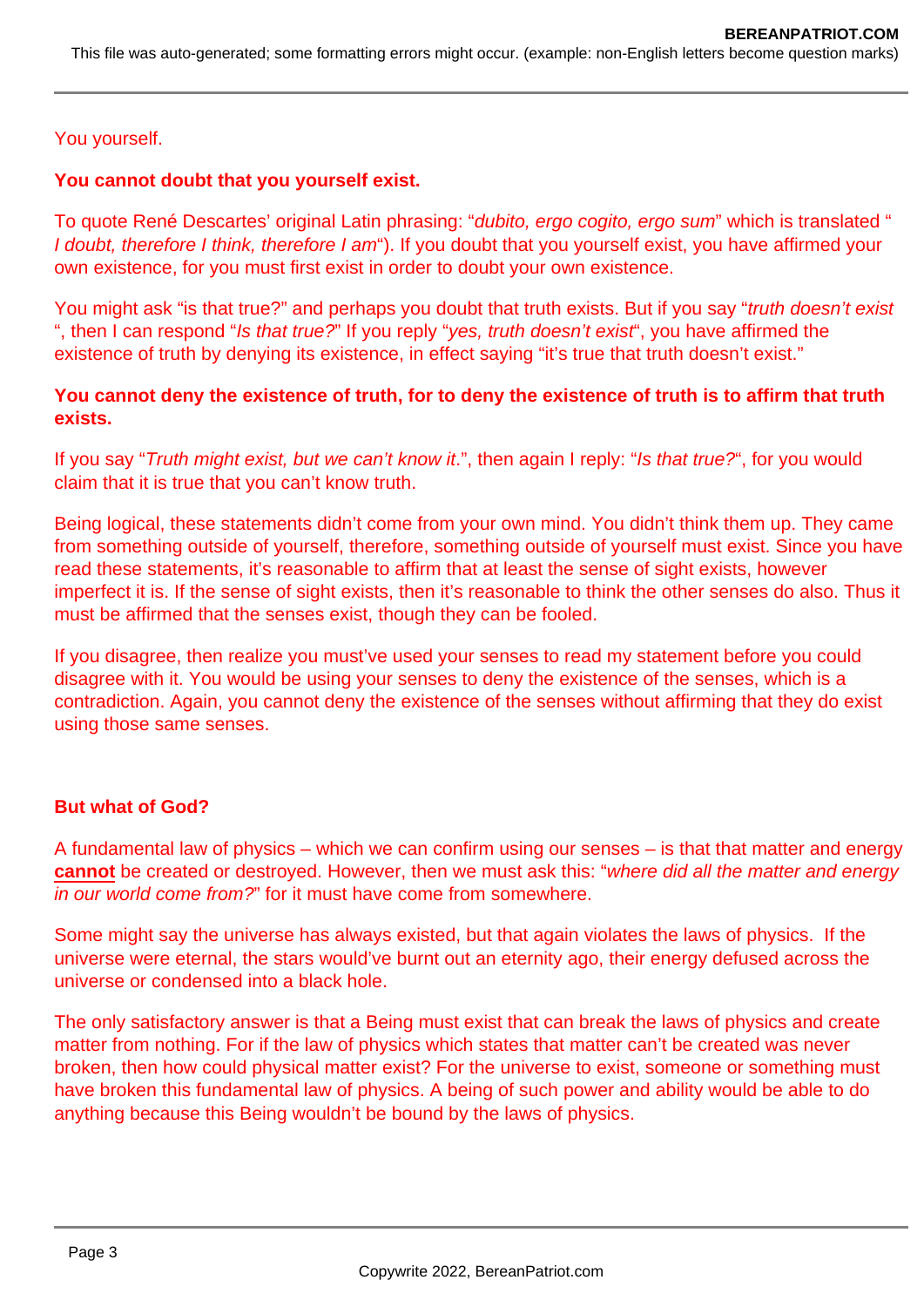Therefore, a being of such power could rightfully be called "God".

Now, merely knowing that a Being like that must exist tells us nothing about that Being. Nothing whatsoever. So if we wish to know about this being – this God – we must look elsewhere.

So where could we find such knowledge?

Men are bound by the law of physics, which means we're bound by time. We can only guess at what will happen minutes from now, much less days, years, or centuries. Again these limitations are caused by the laws of physics. (And I'd love to explain why according to General Relativity, but there isn't space/time.) Therefore, if a being could accurately predict the future, it's reasonable to assume that this being wasn't bound by the laws of physics, and therefore deserves the title of "God".

## At last we come to the Bible

The Bible contains many prophecies which were made well in advance of their fulfillment. Many of these prophecies have their fulfillment recorded in history, not just the Bible. That is, we can use history to substantiate many Biblical prophecies, which prove that either (a) the men who wrote them could break the laws of physics, (not likely) or (b) these predictions were given to them by a Being who could break the laws of physics (God).

For a stunning example of the precision of the Bible's prophecies, I recommend you read [my article on](https://www.bereanpatriot.com/revelation-matthew-24-and-why-context-is-crucial/)  [revelation](https://www.bereanpatriot.com/revelation-matthew-24-and-why-context-is-crucial/), or look at a word document entitled "[Biblical Prophecies Fulfilled"](https://www.bereanpatriot.com/wp-content/uploads/2022/01/Biblical-Prophecies-Fulfilled.rtf) which I created many years ago to teach a youth group these things.

Since the Bible so accurately and so commonly predicts the future, it's reasonable to think that the One behind its writing is a Being who can break the laws of Physics. Aka "God". This does a reasonable job of proving that the Bible is true, and was written by God Himself.

Now that we've established the Bible is true, we'll look at the doctrines.

# Statement of Basic Christian Doctrines

These are the essential truths of the Christian faith according to my (imperfect) understanding.

## Authority of the Scriptures

Outside of scripture, where would we get our knowledge of God? If you deny that God inspired the Bible, then where could you get any information about Him? If we know that God inspired the Bible based on the evidence of fulfilled prophecy, then we must accept it as the final, ultimate authority on everything that pertains to God and the faith, because He inspired it.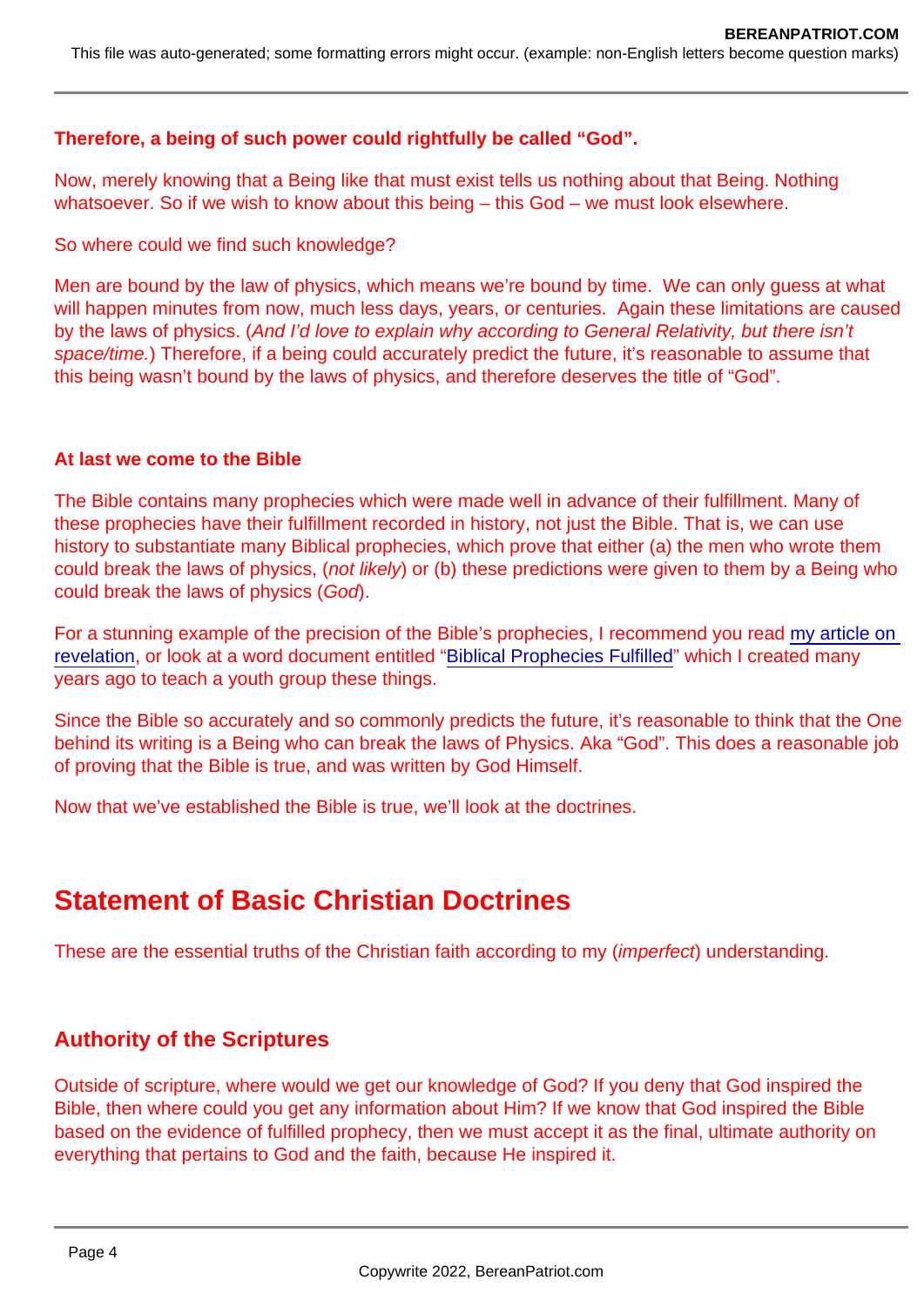As it is written:

2 Timothy 3:16 All Scripture is inspired by God and profitable for teaching, for reproof, for correction, for training in righteousness;

The canon of scripture consists of 66 books; 39 of the Old Testament and 27 of the New Testament. While there is no disagreement on the New Testament canon, some denominations include other books in the Old Testament. Please see my article [The Bible: 66 books vs 73 and Why \(the](https://www.bereanpatriot.com/the-bible-66-books-vs-73-and-why-the-apocrypha-explained/)  ["Apocrypha" Explained\)](https://www.bereanpatriot.com/the-bible-66-books-vs-73-and-why-the-apocrypha-explained/) under the heading "How did the Jews arrive at their Canon?" for an explanation of how God Himself chose the Old Testament canon through the final prophets of the Old **Testament** 

(Note: please also see my article [What's the Best Bible Translation? And More Importantly, Why?](https://www.bereanpatriot.com/whats-the-best-bible-translation-and-more-importantly-why/) for a deep study of which translation is best to use.)

## Monotheism/Trinity

There is only one God. There will only ever be one God. As it is written: (Both of the following are partial verse quotations for brevity)

Isaiah 45: 5"I am the LORD, and there is no other; Besides Me there is no God.

Isaiah 43:10 Before Me there was no God formed, And there will be none after Me.

Yet while God is One, there is plurality in God as well. As it is written:

1 John 5:7 For there are three that testify in heaven: the Father, the Word , and the Holy Spirit ; and these three are one.

(Note: some don't believe that the red highlighted portion belongs in the Bible; I have [an](https://www.bereanpatriot.com/the-johannine-comma-of-1-john-57-8-added-or-removed/)  [article](https://www.bereanpatriot.com/the-johannine-comma-of-1-john-57-8-added-or-removed/) which provides powerful evidence that it does.)

Thus, One God exists in three distinct persons, who together are one God. Just as a triangle can have three distinct sides and yet form only one shape, so also God has three distinct persons and yet is only one God. Those three persons have been revealed to us in the Bible as the Father, the Word, and the Holy Spirit.

It should be noted that the Word is also called "Jesus" and "God the Son", among other titles such as "Christ" and the "Son of God".

It's important that all three are equally God. No member of the Trinity relies on another member of the Trinity as the "source" for His Deity.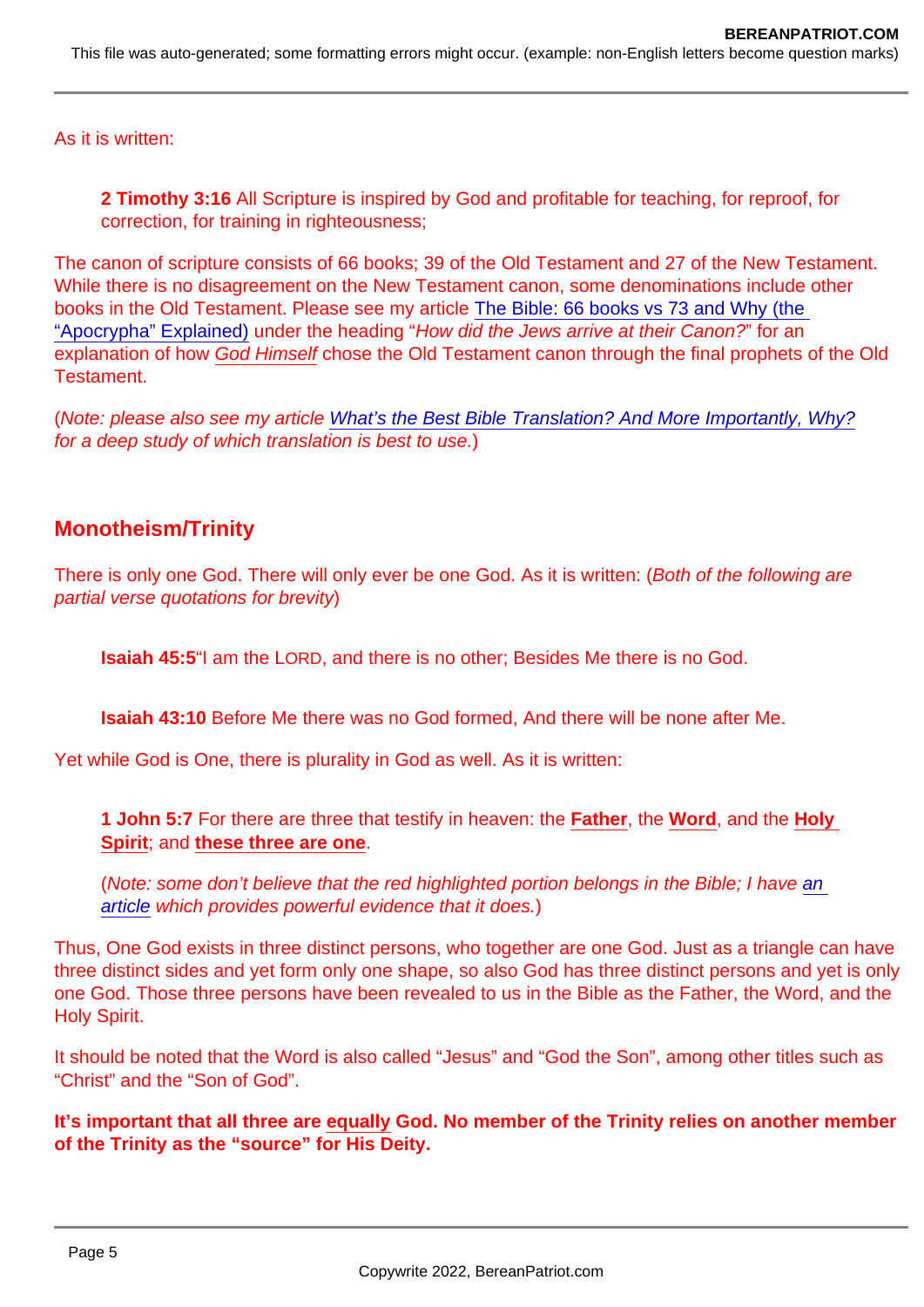To be clear:

- The Father is God in-and-of Himself; His Deity is in no way dependent on the Word or the Holy Spirit.
- The Word is God in-and-of Himself; His Deity is in no way dependent on the Father or the Holy Spirit.
- The Holy Spirit is God in-and-of Himself; His Deity is in no way dependent on the Father or the Word.

All three are God, yet they are one God.

How this is possible? Again, consider a triangle which has three sides, yet it's only one shape. It is three, but one. (and of course, all analogies are flawed, but that's the least flawed one I know of.)

The Name of God/the Trinity

God has revealed his name:

Exodus 3:13-15 (LSB)

13 Then Moses said to God, "Behold, I am about to come to the sons of Israel, and I will say to them, 'The God of your fathers has sent me to you.' And they will say to me, 'What is His name? ' What shall I say to them?"

14 And God said to Moses, "I AM WHO I AM"; and He said, "Thus you shall say to the sons of Israel, 'I AM has sent me to you.'"

15 And God furthermore said to Moses, "Thus you shall say to the sons of Israel, 'Yahweh , the God of your fathers, the God of Abraham, the God of Isaac, and the God of Jacob, has sent me to you.' This is My name forever, and this is My memorial-name from generation to generation.

(Note: "Yahweh" is a guess at the proper pronunciation, since ancient Hebrew didn't include vowels and the original pronunciation was lost. You can read my article on a more probable pronunciation [here.](https://www.bereanpatriot.com/how-to-pronounce-gods-name-יהוה-yhwh-the-tetragrammaton/)  $\lambda$ 

The name of God is represented in the Old Testament with four consonants (because ancient Hebrew didn't have vowels). Transliterated into English, these consonants are "YHWH". These four letters are called the Tetragrammaton, and are usually translated "lord" in all caps as: "LORD".

The Tetragrammaton (YHWY) is the name of the Trinity.

Next we'll examine the Father, the Word and Holy Spirit in more detail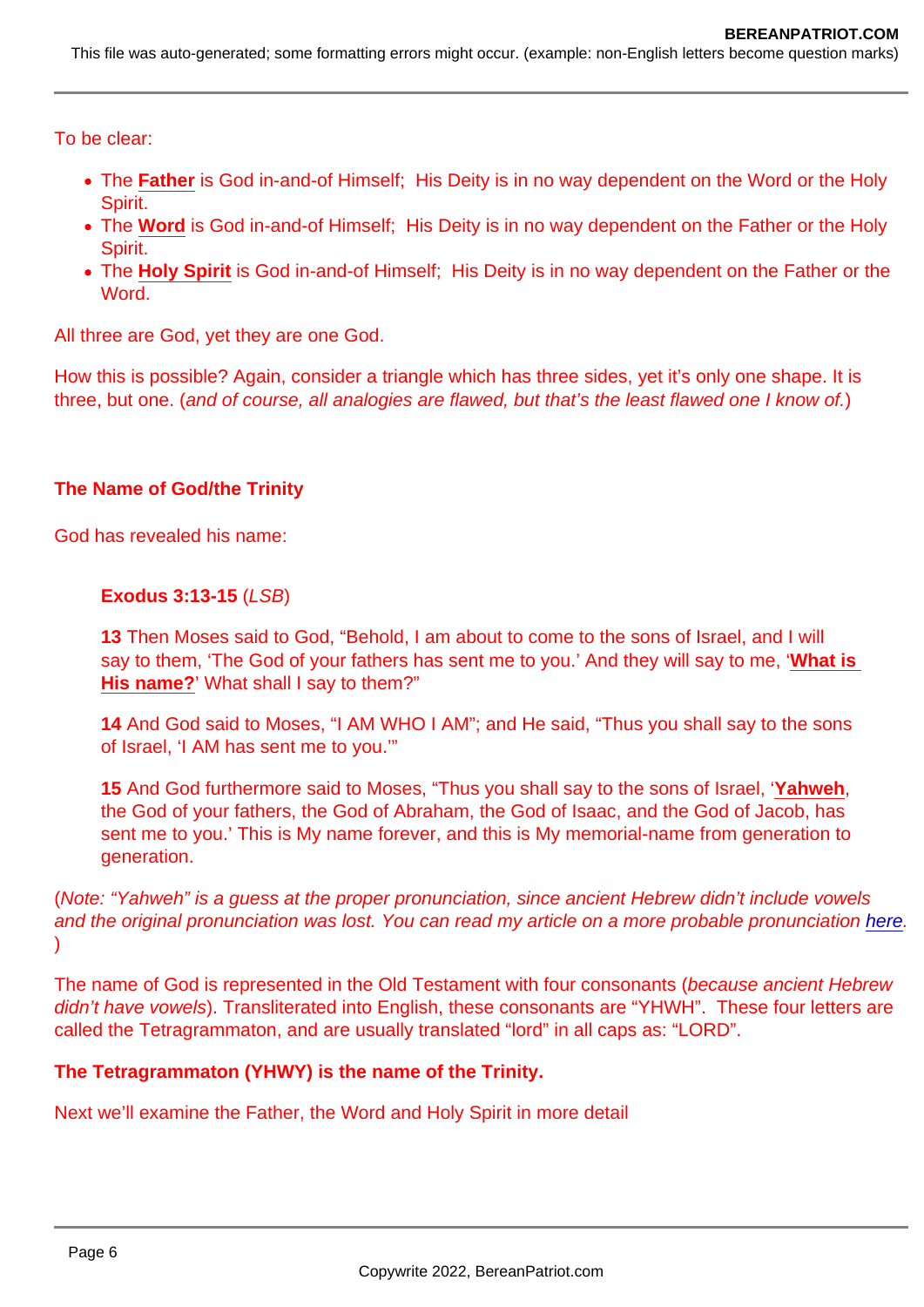This file was auto-generated; some formatting errors might occur. (example: non-English letters become question marks)

#### **The Father**

The first person of the Trinity is called God the Father. He is the maker of all things: (though He made them through the Son)

#### **Hebrews 1:1-2**

**1** God, having spoken to the fathers long ago in many parts and many ways by the prophets,

**2** spoke to us in these last days by His Son, whom He appointed heir of all things, through whom **He also made the ages**;

We can only speculate about the relationship in/among Trinity in eternity past, and we have only one clear clue: that the Father sent the Word (the Son) into the world. As it is written:

#### **John 10:36**

**36** "why do you say of He who the Father made holy and **sent into the world**; 'you blaspheme' because I said I'm the Son of God?"

This is thin evidence to draw any conclusions from. Fortunately, the relationship in/among the Trinity is clearer after the incarnation. From the incarnation onward, the Word submitted Himself to the Father: ( See also Philippians 2:8, which we'll look at in a minute.)

#### **1 Corinthians 11:3**

And I want you to know that Christ is the head of every man, and the man is the head of woman, and God is the head of Christ.

Further, this submission will continue forever.

#### **1 cor 15:27-28**

For He [the Father] put all things in subjection under His [Jesus'] feet. But when He said "He did – and does – put all things in subjection", it's obvious that the One who put all things in subjection to Him is the exception.

And when all things have been made subject to Him, then even the Son Himself will be made subject to the One who made all things subject to Him, so that God might be all in all.

Thus the Bible declares: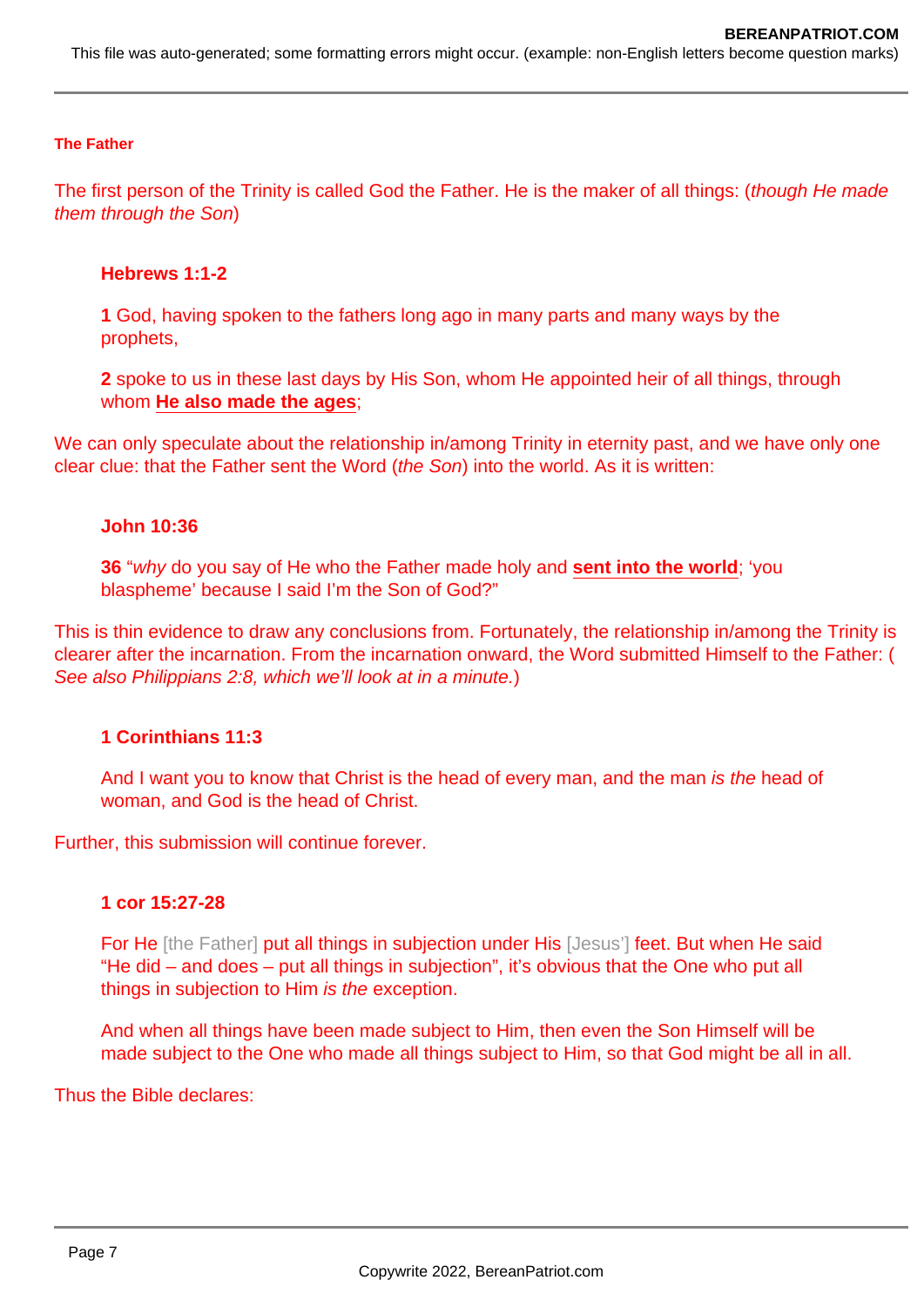Ephesians 4:4-6

4 There is one body and one Spirit, just as you also were called in one hope of your calling,

5 one Lord, one faith, one baptism,

6 one God and Father of all, who is over all, and through all, and in all.

(Notice the Spirit is included in verse 4. Contextually speaking "over all" could include the Holy Spirit. It doesn't necessarily have to, but it certainly leaves the door open. That's significant because the Spirit obviously was never incarnated, and thus this could potentially indicate that authority/submission within the Trinity existed in eternity past. It is by no means certain, but it leaves the door open.)

The Word ( Jesus/the Son )

The Word – also commonly called the Son and/or Jesus – is the second person of the Trinity, and He is God.

John 1:1

1 In the beginning was the Word, and the Word was with God, and the Word was God.

Not only is He God, but He also is our Lord:

Acts 2:36

"Therefore let all the house of Israel know assuredly that God has made this Jesus, whom you crucified, both Lord and Christ."

Please note that "Christ" is a transliteration, not a translation. It's the Greek word "???????" (christos), with the "os" ending indicating the word's function in a sentence. (See my article A Few Fun Things [About Biblical \(Koine\) Greek](https://www.bereanpatriot.com/a-few-fun-things-about-biblical-koine-greek/) for more on how this works in Greek) Drop the 'os' ending and you have "christ". However, the word christos literally means "anointed". So the "our Lord Jesus Christ" is more accurately translated "our Lord Jesus the Anointed", or "our Anointed Lord Jesus".

God the Father made everything through Him: (also see Hebrews 1:1-2 above)

John 1:3

All things came into existence through Him; and apart from Him, not even one thing that came into existence has come into existence.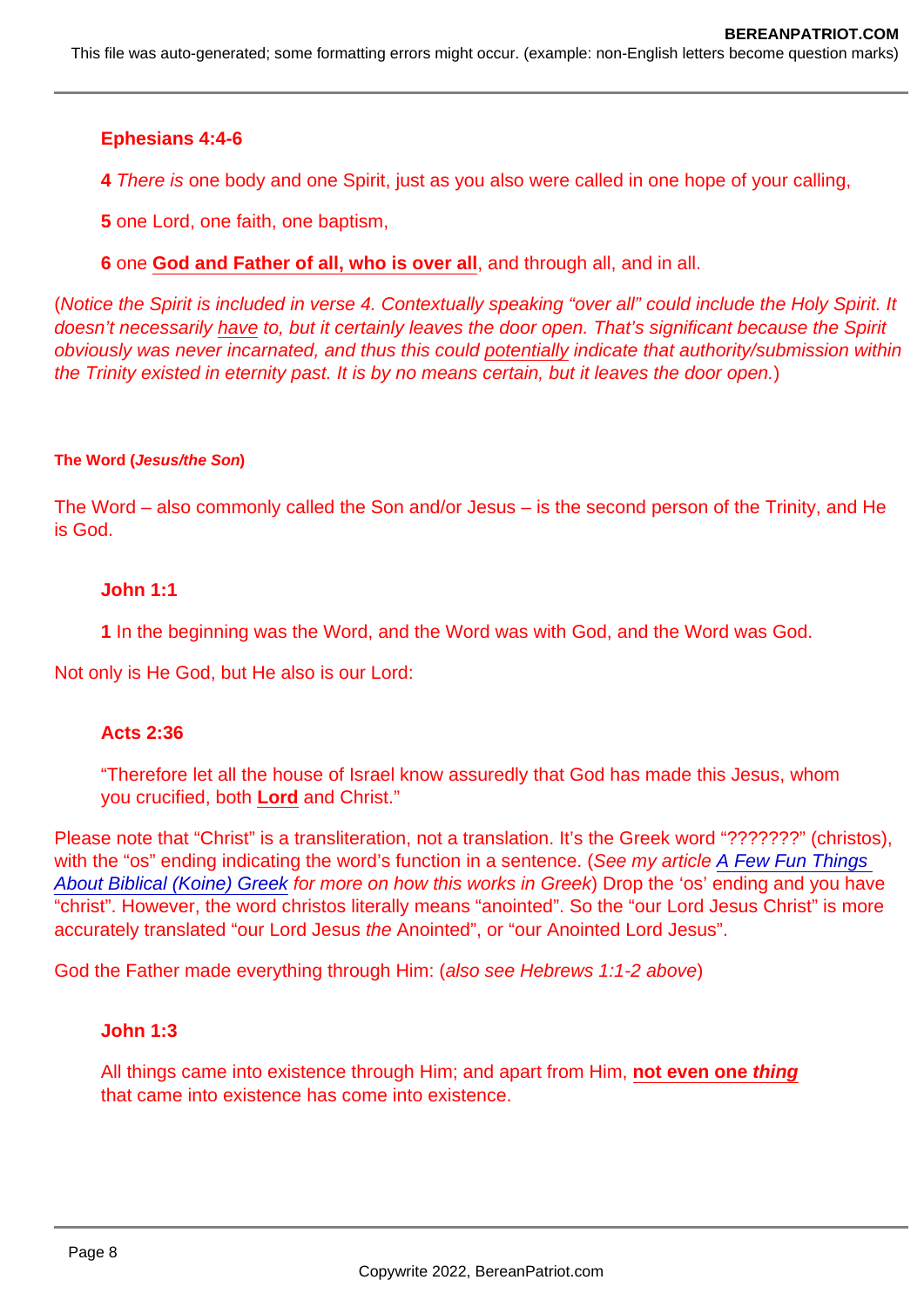## **Colossians 1:15-16**

**15** He who is the image of the invisible God, the firstborn over all creation,

**16** because all things in the heavens and on the earth were created in Him, the visible and the invisible; whether thrones or dominions or rulers or authorities; all things were created through Him and for Him.

#### **The incarnation**

The Word came down from heaven, becoming a man. As it is written:

#### **John 1:14**

**14** And the Word became flesh and encamped among us, and we gazed at His glory; glory as the only unique One from the Father, full of grace and truth.

#### **Philippians 2:5-8**

**5** Have this understanding in you which was also in Jesus the Anointed:

**6** Who, being in the form of God, didn't consider being equal with God something to be grasped,

**7** but emptied Himself; taking the form of a slave and being born in the likeness of men.

8 And being found in the form of a man, He humbled Himself by becoming obedient even to death, and even death on a cross.

Importantly, Jesus was still God while He was a man. As it is written:

#### **Matthew 1:23**

**23** "Behold! The virgin will carry a child in her womb and will bear a son. And they will call His name Immanuel;" which is translated: "God with us".

Thus, Jesus was fully God and fully man. The Word (Jesus) is called the "Son of God" very often in the Bible. However, He wasn't always the "Son of God", as it is written:

**Luke 1:34-35**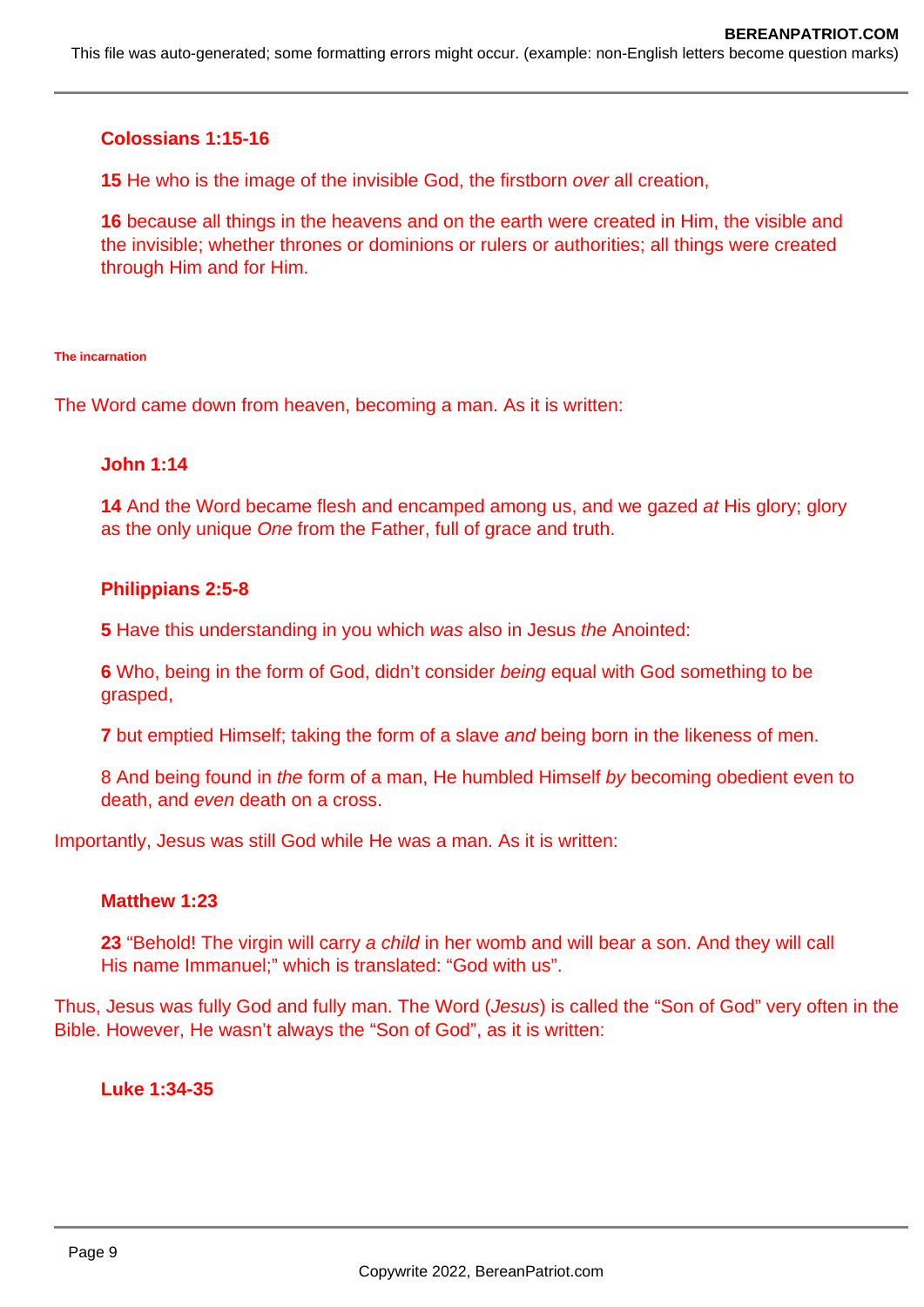**34** And Mary said to the angel: "How will this be, since I don't know a man *intimately*?"

**35** And answering, the angel told her: "The Holy Spirit will come upon you, and the power of the Most High will overshadow you. **For this reason**, the holy child which is born will be called the Son of God.

The Father "begot" (fathered) Jesus through the Holy Spirit in the virgin Mary, and "for this reason" the Word became known as the "Son of God". It's an important doctrinal point that the Word (Jesus) became "the Son" because of the incarnation. **Before the incarnation, He wasn't the Son.**

Again, the Son wasn't always the Son; He **became** the Son through the incarnation.

This is **clearly** stated in Luke 1:35, as you just read.

(This is important because one historical position on the Word is that He was always the Son. This position is called "Eternal Sonship", and appears to be explicitly rejected by scripture.)

Despite having become man through the incarnation, the Word – Jesus – lived a sinless life. As it is written:

## **Hebrews 4:14-15**

**14** Therefore, having a great high priest who was – and is – passing through the heavens ( Jesus, the Son of God) we should hold fast to the confession.

**15** For we don't have a high priest who isn't able to sympathize with our weaknesses. But having been tempted in all things the same way we are, He's without sin.

#### **Death, burial, resurrection, ascension, and return**

Mankind has a problem with sin, which we'll cover in more detail lower down. The Word became the Son (Jesus) to die on a cross for our sake to solve our problem with sin. After death, Jesus was buried and then raised again from the dead; and there were many witnesses to this.

As it is written:

## **1 Corinthians 15:3-4**

**3** For I delivered to you as of first importance what I also received; that the Anointed died for our sins according to the scriptures,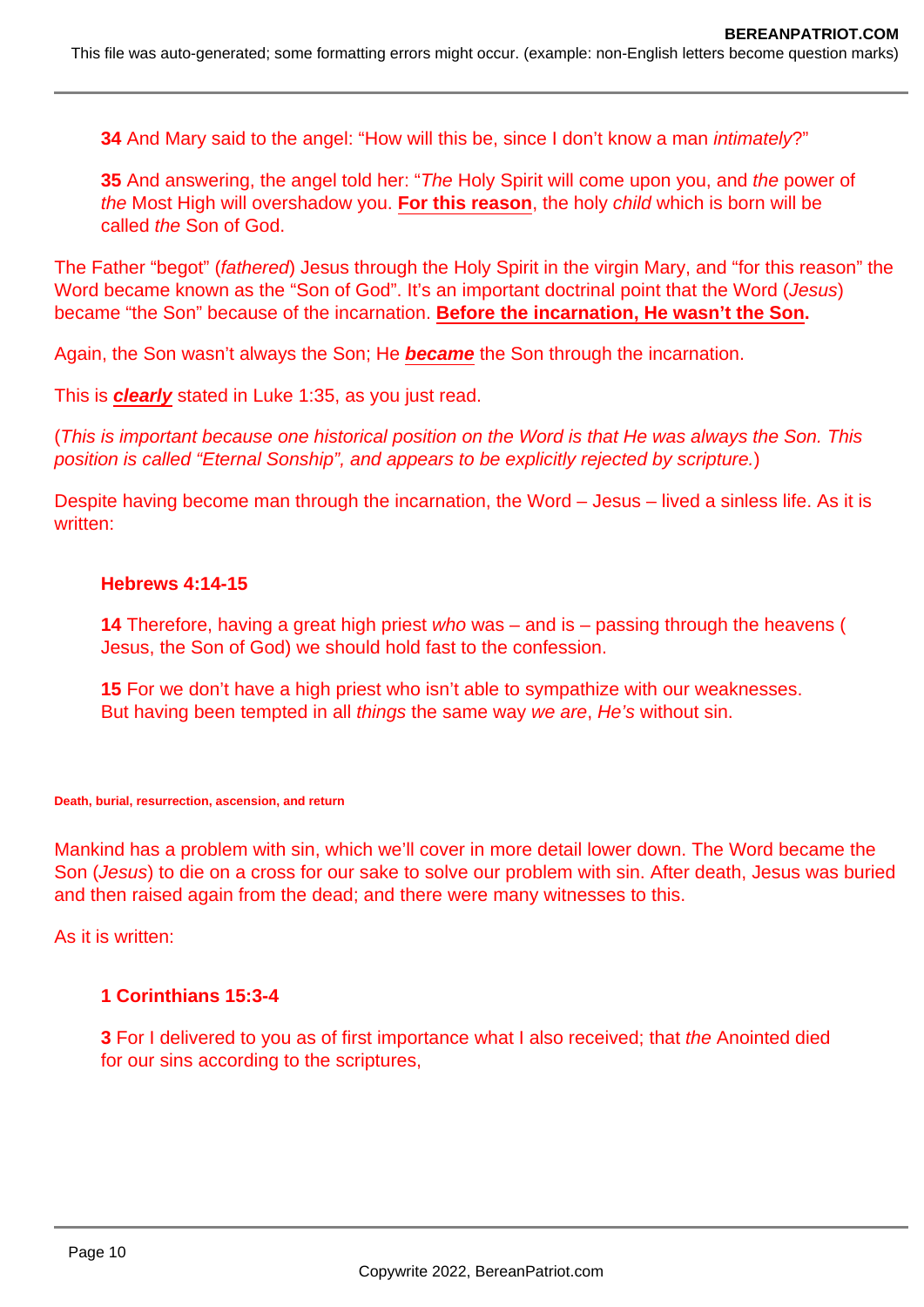This file was auto-generated; some formatting errors might occur. (example: non-English letters become question marks)

**4** and that He was buried, and that He was – and is – raised on the third day according to the scriptures,

**5** and that He was seen by Cephas, and then the twelve.

**6** Afterwards, He was seen by more than five hundred brothers at once; of whom many remain, but some were put to sleep.

After this He ascended **bodily** into heaven. Yes, **bodily**; Jesus didn't lose His body when He ascended into heaven. This is explicitly stated in scripture:

#### **Acts 1:9**

**9** And after He had said these things, He was lifted up while they were looking on, and a cloud received Him out of their sight.

**10** And as they were gazing intently into the sky while He was going, behold, two men in white clothing stood beside them.

**11** They also said, "Men of Galilee, why do you stand looking into the sky? This Jesus, who has been taken up from you into heaven, will come in just the same way as you have watched Him go into heaven."

Bodies in heaven? How does that work? I don't know and I'm comfortable with that because 1 Corinthians 15 teaches it clearly. We'll touch more on this later later. (Spoiler: we won't be disembodied spirits in heaven, we'll have bodies and live on the New Earth: see Revelation 21:1-4)

After His ascension, Jesus sat down at the right hand of God the Father. As it is written:

#### **Hebrews 12:2**

**2** looking away from everything else except the author and perfecter of our faith, Jesus, who in exchange for the joy that was set before Him endured the cross, disregarding *its* shame, and He sat down  $-$  and is seated  $-$  at the right hand of the throne of God.

To be seated at the right hand was a mark of both honor and authority in the 1st century. It meant that you were second only to the lord/master/king/governor etc. in both honor and authority. Thus, that is Jesus' position to this day.

Further, He will come again, just as it is written:

#### **Acts 1:9-11**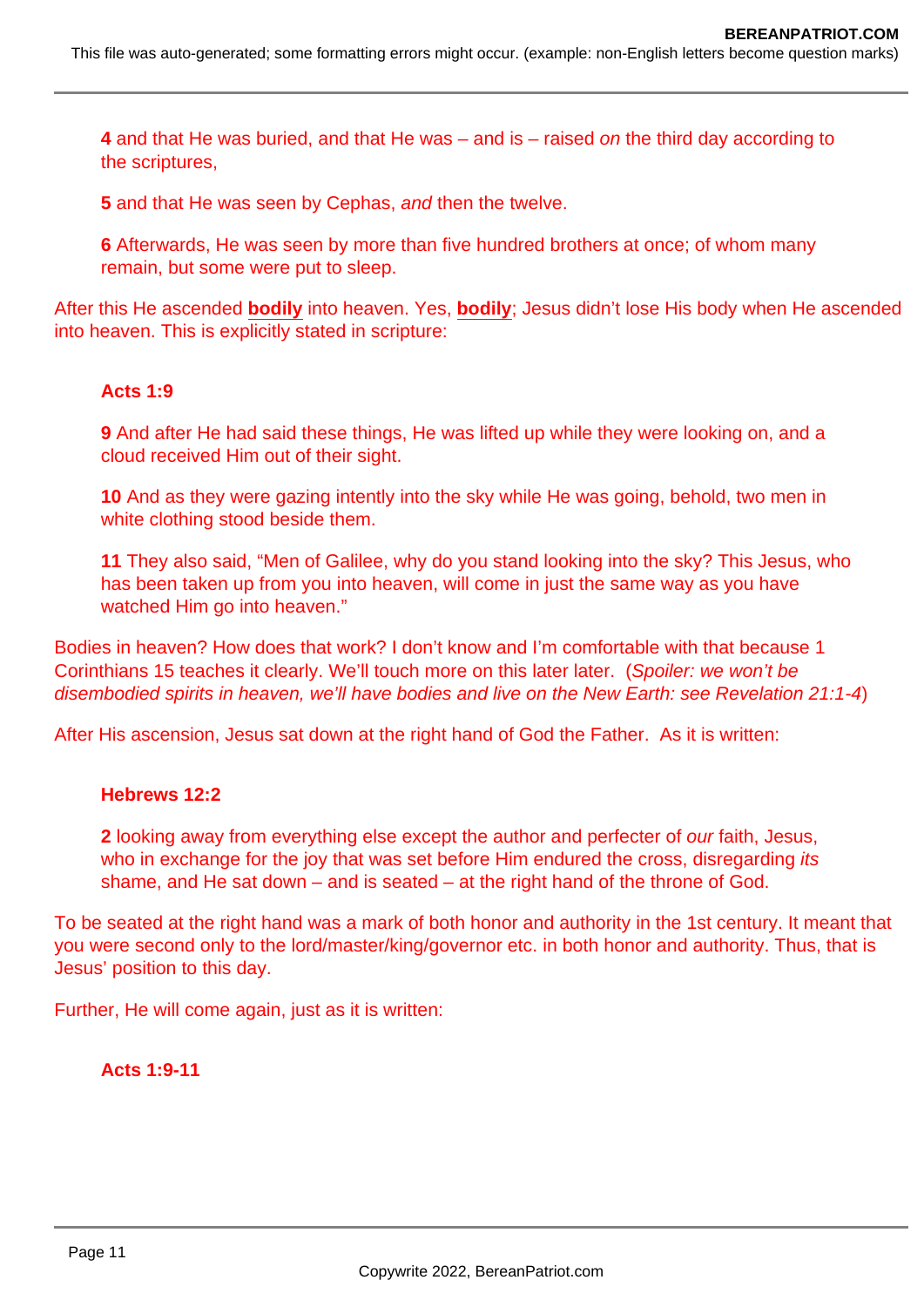**9** And after He had said these things, He was lifted up while they were looking on, and a cloud received Him out of their sight.

**10** And as they were gazing intently into the sky while He was going, behold, two men in white clothing stood beside them.

**11** They also said, "Men of Galilee, why do you stand looking into the sky? This Jesus, who has been taken up from you into heaven, will come in just the same way as you have watched Him go into heaven."

But while the first coming wasn't to judge the world but to save it, (John 3:17) the second coming won't be the same. Rather, He will come in glory for judgement of both the living and the dead. As it is written:

## **Revelation 19:11-16**

**11** And I saw heaven opened, and behold, a white horse, and He who sat on it is called Faithful and True, and in righteousness He judges and wages war.

**12** His eyes are a flame of fire, and on His head are many diadems; and He has a name written on Him which no one knows except Himself.

**13** He is clothed with a robe dipped in blood, and His name is called The Word of God.

**14** And the armies which are in heaven, clothed in fine linen, white and clean, were following Him on white horses.

**15** From His mouth comes a sharp sword, so that with it He may strike down the nations, and He will rule them with a rod of iron; and He treads the wine press of the fierce wrath of God, the Almighty.

**16** And on His robe and on His thigh He has a name written, "KING OF KINGS, AND LORD OF LORDS."

#### **Revelation 20:11-13**

**11** Then I saw a great white throne and Him who sat upon it, from whose presence earth and heaven fled away, and no place was found for them.

**12** And I saw the dead, the great and the small, standing before the throne, and books were opened; and another book was opened, which is the book of life; and the dead were judged from the things which were written in the books, according to their deeds.

**13** And the sea gave up the dead which were in it, and death and Hades gave up the dead which were in them; and they were judged, every one of them according to their deeds.

And His kingdom will never end, as it is written: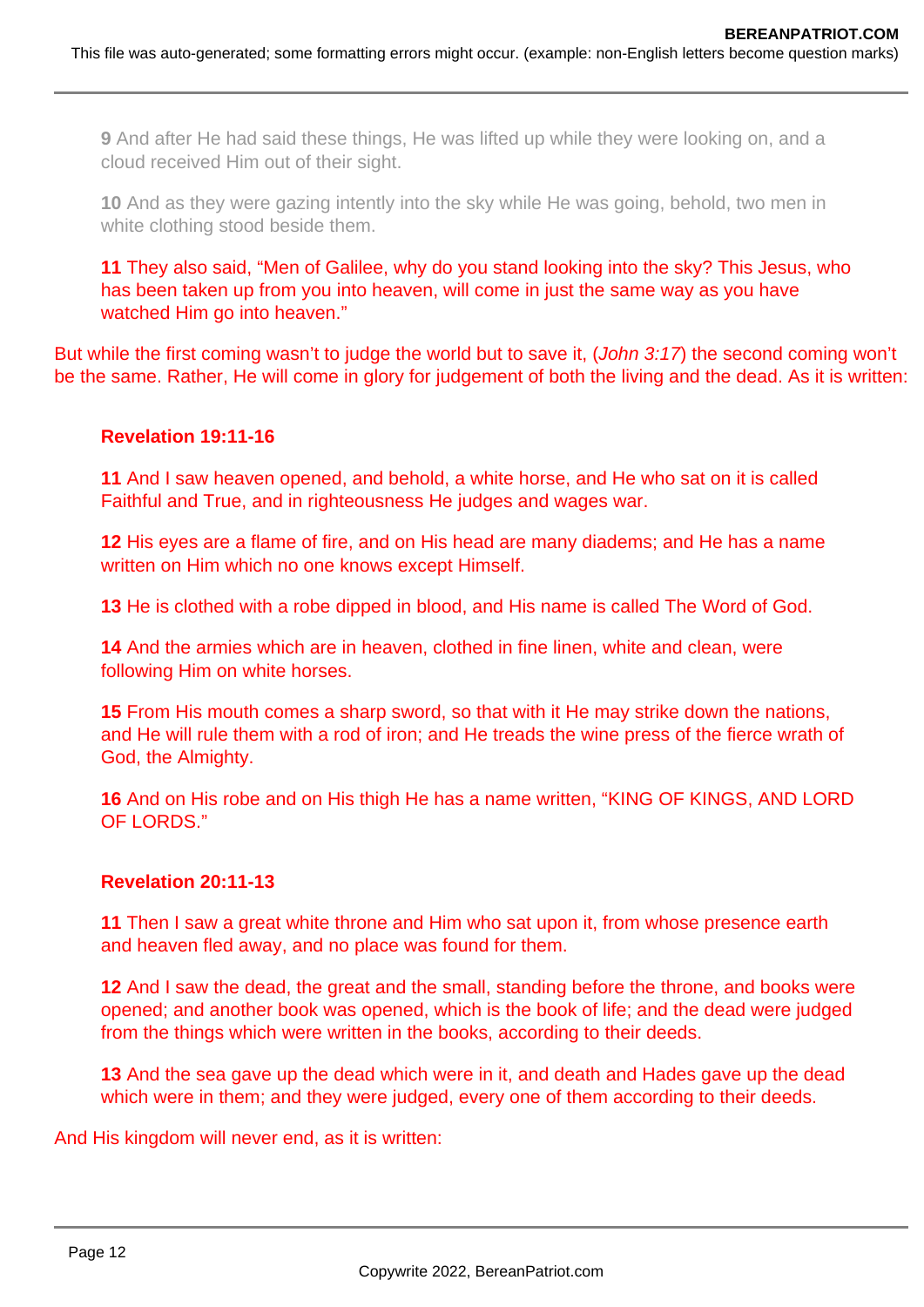## **Luke 1:32-33**

**32** "He will be great, and will be called "Son of the Most High". And the Lord God will give Him the throne of His father David.

**33** "And he will reign over the house of Jacob through the ages, and His kingdom will not end.

Amen to that promise.

#### **The Holy Spirit**

The third person of the Trinity is the Holy Spirit. He is truly God.

#### **Acts 5:3-4**

**3** But Peter said, "Ananias, why has Satan filled your heart to lie to the Holy Spirit and to keep back some of the price of the land?

**4** "While it remained unsold, did it not remain your own? And after it was sold, was it not under your control? Why is it that you have conceived this deed in your heart? You have not lied to men but to God."

A lie to the Holy Spirit is a lie to God, thus the Holy Spirit is God. As such, He should be worshiped together with the Father and the Son. The Scripture is also clear that both Jesus and the Father sent the Spirit to us. As it is written:

#### **John 15:26**

**26** "When the **Advocate** whom **I** will send to you from the Father comes – the Spirit of Truth who proceeds from the Father – He will testify about Me.

#### **Galatians 4:6**

**6** And because you are sons, God sent forth the Spirit of His Son into our hearts, crying out "Abba, Father!"

Thus, the Father sent the Word into the world, and the Father and the Son sent the Holy Spirit into our hearts. The word translated "Advocate" above in John 15:26 bears a closer look, so I will quote from a few lexicons:

HELPS Word Studies: